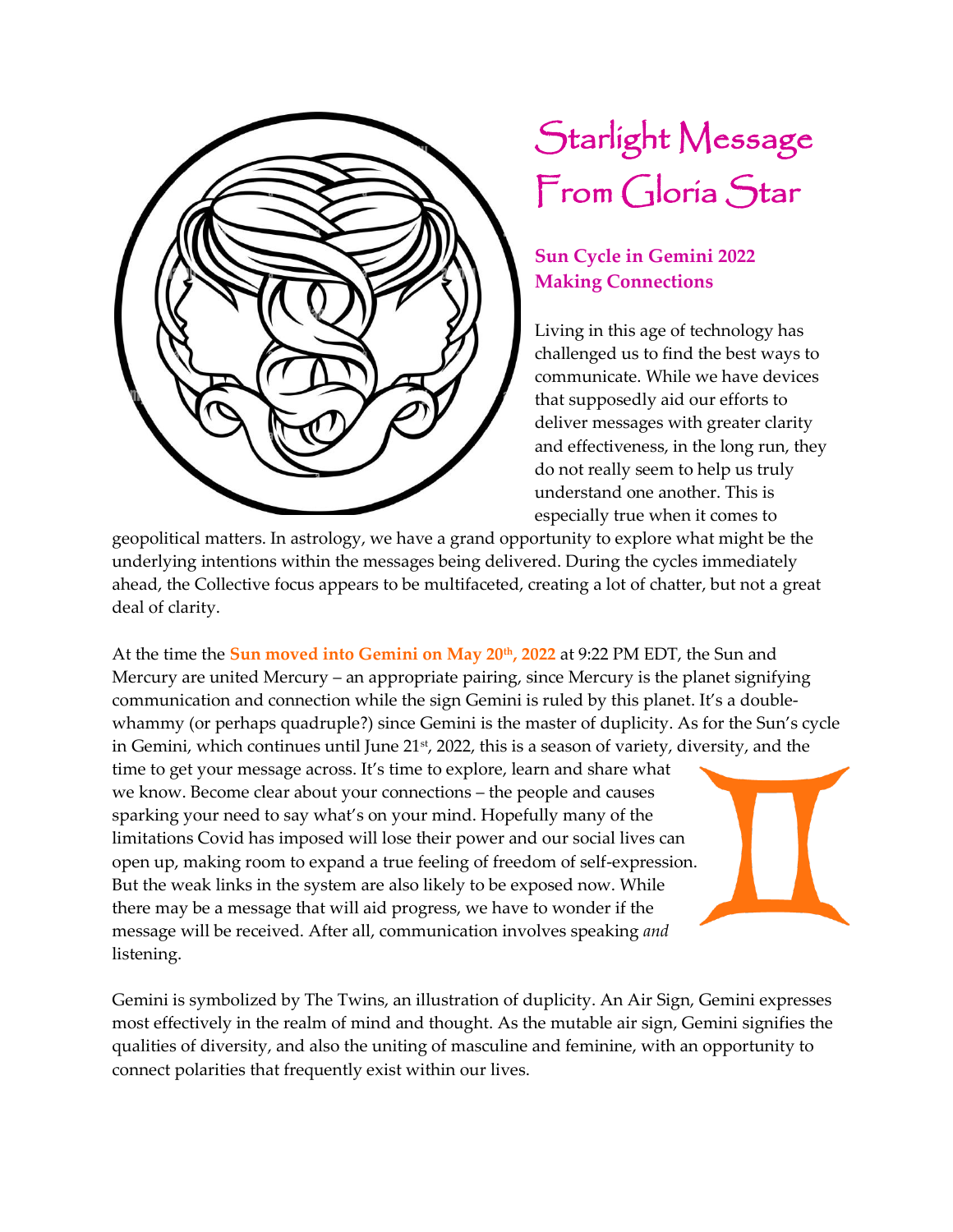You may recall from my previous Starlight Message that **Jupiter moved into Aries on May 10th** , marking a more direct and assertive period, when there's plenty of fuel to direct toward an important cause. In matters of war, this pair can bring a time when courage and fighting for an honest cause can turn the tide. Yet clumsy self-centered hostilities may also be excessive in their effects. Jupiter's cycle in Aries continues into mid-May 2023. If you have fire signs (Aries, Leo or Sagittarius) strong in your chart, you'll have the greatest opportunity to employ the positive expansion and opportunities of this cycle during the year ahead. If Earth is strong for you (Taurus, Virgo or Capricorn), the cycle of Jupiter in Aries may be frustrating, and you may feel that your timing is off the mark. Are Air signs (Gemini, Libra or Aquarius) strong for you? Then, Jupiter's cycle in Aries can light up your positive thinking and add an extra drive to get your ideas out there. If water signs prevail for you (Cancer, Scorpio, Pisces), Jupiter in Aries may stir up some situations that leave you feeling emotionally charged, pushing you out of your comfort zone.

For all of us, there's plenty of energy for improving fitness now, with **Mars entering Aries on** 

**May 24<sup>th</sup> and continuing through July 5<sup>th</sup>. However, the transit of Mars through** Aries can also be filled with hostility, and may be a time when belligerent and hurtful attitudes cause more damage in our lives. A hopeful sign emerges on **May 29th when Mars joins in a conjunction with**  generous Jupiter in Aries. In the days surrounding May 29<sup>th</sup>, actions and messages that could alter the course of events toward a more positive outcome can be especially effective. It's an excellent time to let your enthusiasm and hopefulness shine through, and to discover the best sources of support to help manifest your plans and goals. Sleeping passions can awaken during Mars-Jupiter power. Careful, though, since it's easy to speed along past reasonable expectations and capacity, and end up wondering why you missed a few notable caution signs!

The **Gemini New Moon on May 30th** (7:30 AM EDT) further emphasizes the need to activate a

link with others whose ideas resonate positively with your own. As you observe what's happening in the world, look and listen for the appearance of Mercury. Before the Sun-in--Gemini cycle began, Mercury began its retrograde, which continues into early June. It's still not the best time to forge a lasting agreement or to start a major project. However, in the "Yes" category – **Mercury retrograde** is an excellent time to revisit a situation, to reach out to an estranged friend, or complete something that's likely been too long on that back burner. **Green Light!** Are there a few battles in your own life you're ready to



surrender or re-direct? This is the time to free yourself from such burdens. **Mercury turns Direct on June 3rd 2022** (4:00 AM EDT). After this time, it will be easier to introduce your new plans, take actions, or to go where you want to go.

Are you wondering about Saturn's transit? This energy of focus, testing, self-discipline, limitation and organization has continued its lengthy cycle in Aquarius, and on **June 4th, 2022 at**